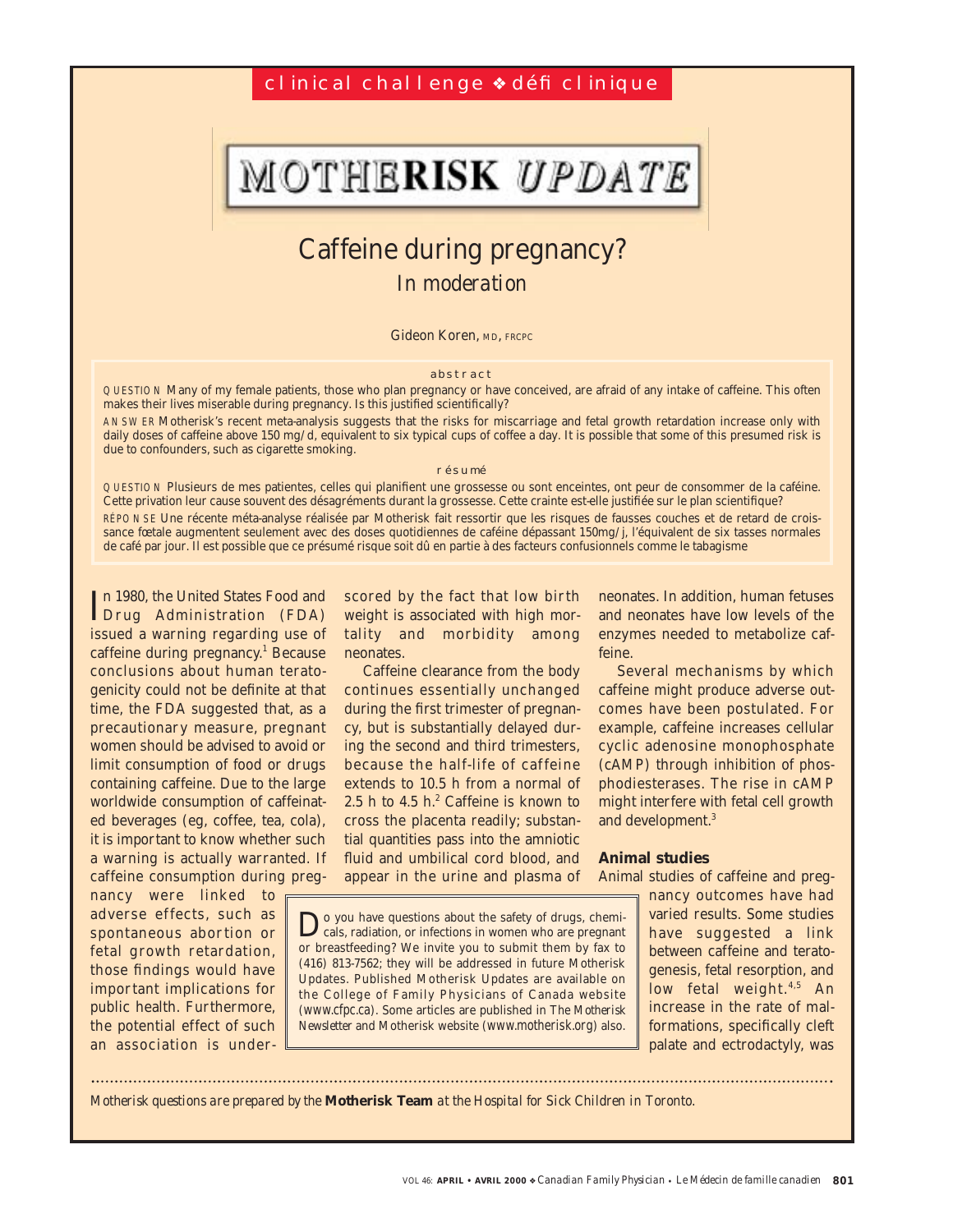## cl inical chal l enge • défi cl inique

demonstrated in rats and mice given caffeine doses of 100 mg/kg/d or more.5 This effect was not seen at doses of 50 mg/kg/d, and humans ingest caffeine at substantially lower doses of 1.7 to 4.5 mg/kg/d. $5$ 

Epidemiologic studies have produced incomplete or conflicting results concerning the effects of caffeine exposure during pregnancy. Motherisk recently conducted a meta-analysis to determine the association of moderate to heavy caffeine consumption during pregnancy with spontaneous abortion and fetal growth in humans.6

### **Motherisk's meta-analysis**

For spontaneous abortion, five studies were included (three cohort and two case-control studies) involving a total of 42 889 patients. The combined odds ratio (OR) was 1.36 (95% confidence interval [CI] 1.29 to 1.45), indicating that mothers who consumed caffeine had a higher risk of spontaneous abortion than those who did not.

For fetal growth, five studies involving a total of 64 268 patients were included. Combined relative risk was 1.51 (1.39 to 1.63). Risk ratio for comparing moderate caffeine consumption with controls (0 to 150 mg of caffeine consumption) was 1.33 (95% CI 1.21 to 1.47) and for comparing heavy caffeine consumption with controls was 1.81 (95% CI 1.61 to 2.04). A risk ratio of 1.06 (95% CI 1.00 to 1.13) resulted from comparing our controls with "zero" caffeine consumption; because this risk ratio included unity, it validated our choice of control group.

A recent study<sup>7</sup> where levels of the caffeine metabolite paraxanthine were correlated with risk of spontaneous abortion corroborated our analysis. It showed that only very excessive coffee consumption is associated with increased risk.

## **Limitations of studies**

When combining studies addressing the reproductive risks of caffeine, we have to acknowledge the limitations inherent in this research. All studies accepted into the meta-analysis depended on mothers' or expectant mothers' recall of their level and sources of caffeine consumption. The ability to accurately recall and report the amount of caffeine ingested partly depends on whether subjects are questioned prospectively or retrospectively.

A second possible error introduced involves caffeine measurement. How did subjects estimate the amount of caffeine contained in specific servings? Most studies used an educated "guess" by taking the averages of various samples obtained from their study population and analyzed for content.

A third potential error in estimating caffeine intake involves not identifying all sources of caffeine consumed. Although coffee is the most common source of caffeine, failure to include other sources, such as chocolate and cola, would lead to a degree of underestimation of caffeine use. It is assumed that this underestimation would occur to the same extent in control and study groups.

Wilcox and associates<sup>8</sup> showed that approximately 25% of biochemically detected pregnancies ended before being clinically detected. We might assume that early spontaneous abortion would follow the patterns of late spontaneous abortion among the various stratifications of caffeine consumption. The extent to which this assumption is valid determines the amount of error introduced into the meta-analysis.

Various confounding factors were identified in the articles Motherisk accepted. The most important common confounders appear to be concurrent smoking, alcohol use,

maternal age over 35, and previous spontaneous abortion. Most other confounding factors would be equally distributed among the various stratifications of caffeine consumption. Levels of smoking, alcohol use, and maternal age, however, have been shown to be positively correlated with levels of caffeine consumption.<sup>9</sup>

Risk of spontaneous abortion increases as the quantity of cigarettes smoked per day increases.<sup>9</sup> In most of the five studies in the main analysis for spontaneous abortion, the ORs did not change significantly even after researchers adjusted for smoking and other confounders (as reported in each study).

Our results suggest a small but statistically significant increase in risk of spontaneous abortion and low birth weight babies in pregnant women consuming more than 150 mg of caffeine per day. Pregnant women should be encouraged to be aware of dietary caffeine intake and to consume less than 150 mg of caffeine a day from all sources throughout pregnancy.

#### **References**

- 1. Caffeine and pregnancy. *US Food and Drug Administration Drug Bull* 1980;10(3):19-20.
- 2. Knutti R, Rothweiler H, Schlatter C. The effect of pregnancy on the pharmacokinetics of caffeine. *Arch Toxicol Suppl* 1982;5(Suppl):187-92.
- 3. Weathersbee PS, Lodge R. Caffeine: its direct and indirect influence on reproduction. *J Reprod Med* 1977;19:55-63.
- 4. Thayer PS, Palm PE. A current assessment of the mutagenic and teratogenic effects of caffeine. *CRC Crit Rev Toxicol* 1975;3:345-69.
- 5. Wilson JG, Scott WJ. The teratogenic potential of caffeine in laboratory animals. In: Dews PB, editor. *Caffeine: perspectives from recent research*. Berlin, Ger: Springer-Verlag; 1984. p. 165-87.
- 6. Fernandes O, Shabarwal M, Smiley T,